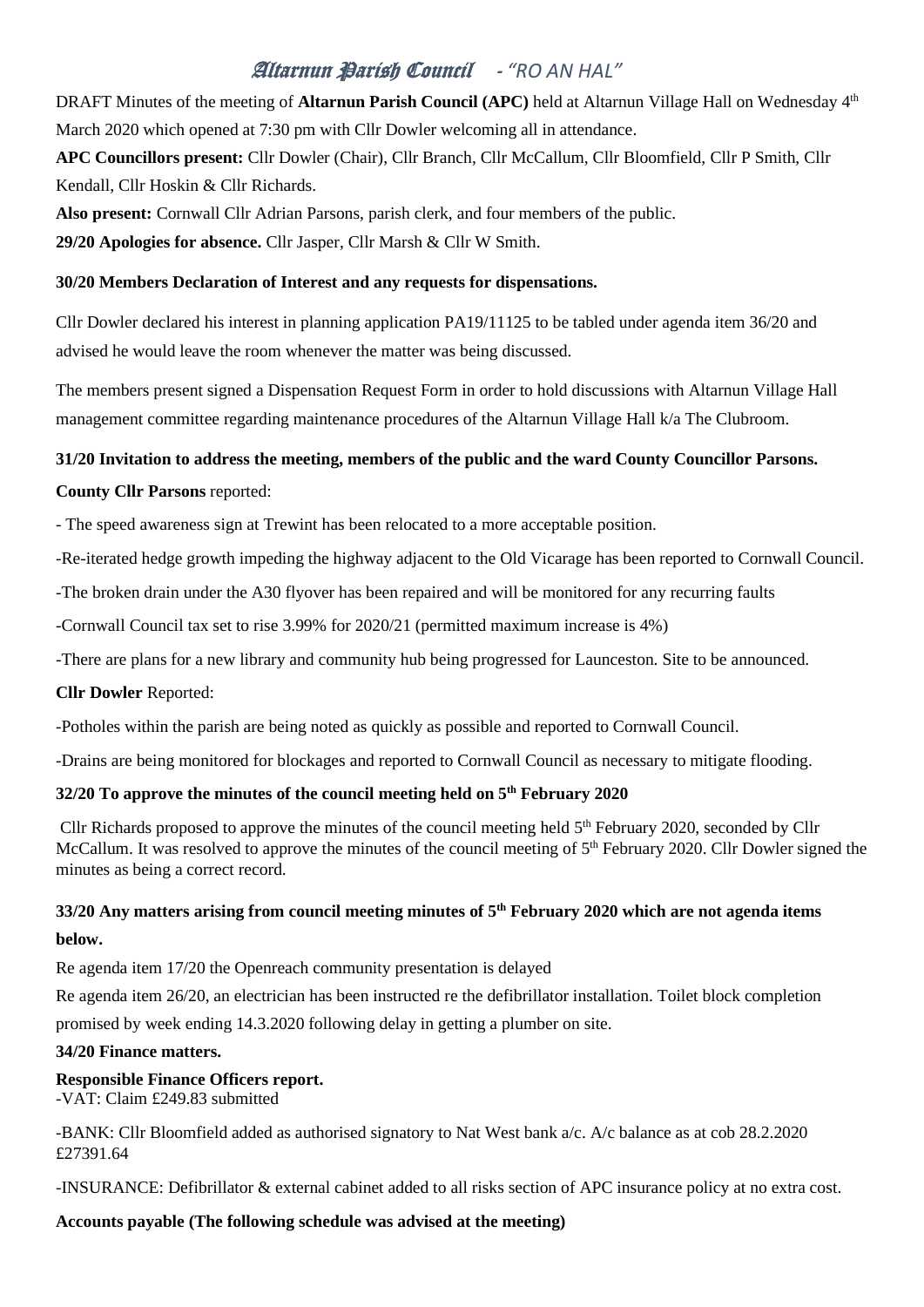-Clerks salary Nov 2019 to March 2020 £ 1075.95 Chq no. 001284

-HMRC – PAYE £249 Chq no.001285

-Postages Nov 2019 – February 2020 £8.61 Chq no. 001286

-Pay Line – clerks payroll service £52.92 (VAT £8.82) Chq no. 001287

-Altarnun Village Hall – Room hire for defibrillator training £12 Chq no. 001288.

Cllr Dowler proposed these accounts be paid, and Cllr P Smith seconded payment. It was resolved to issue the cheques as per schedule. Cllr Dowler signed the schedule.

### **35/20 Altarnun Church Hall Donation request**

Cllr Dowler invited Anne Langley to speak on behalf of the church hall restoration group. The APC members were advised that the group have a funding shortfall of £3.5k to complete extensive urgent renovations which been taking place, with all prior works being paid up to date from funds raised totalling £25k. Mrs Langley detailed the project in full, which entails a further £100k of expenditure, mainly on a new roof., and then responded to members questions.

In conclusion Cllr Hoskin proposed that APC make an S137 donation to Altanun Church Hall Restoration Group of £500. Cllr Branch seconded the proposal and it was resolved to donate £500 on chq no. 001289. Cllr Dowler complimented the group on their successes to date and presented the cheque to Mrs Langley.

**36/20 Planning Applications:** To consider and approve consultee comments for: **Application** PA19/11125 **Proposal** Creation of new annexe and extension of existing annexe. **Location** Rivendell Altarnun Launceston Cornwall **Applicant** Mrs Nicola Lawson **Cllr Dowler left the room and Cllr Kendall took the chair**

After discussion and reference to the applications' supporting documents Cllr McCallum proposed the following consultee comment: *The documents submitted are not clear or adequate, particularly with regard to the existing development. Altarnun Parish Council is therefore unable to offer a consultee comment at this time and would welcome further detail to do so at a future date.*

Cllr Bloomfield seconded the comment and it was resolved to submit it to the Planning and Sustainable Development Service, Cornwall Council.

**Cllr Dowler re-joined the meeting and took the chair.**

### **Application** PA20/01524 **Proposal** Car port and garage **Location** Halgwyth Bowithick Road Altarnun Launceston **Applicant** J & S Larcombe.

After discussion and reference to the applications' supporting documents Cllr Richards proposed the following consultee comment: *Altarnun Parish Council supports this application which is visually in keeping with the main development and the layout looks to be appropriate for the stated purpose.*

Cllr Kendall seconded the comment and it was resolved to submit it to the Planning and Sustainable Development Service, Cornwall Council.

**Application** PA20/00439 **Proposal** Erection of field storage unit for agricultural enterprise use including drying and storage of produce and storage of small machinery **Location** Land Adjacent Fairfields Cottage Lower Tregunnon Altarnun Launceston **Applicant** Ms Ellis

After discussion and reference to the applications' supporting documents Cllr Bloomfield proposed the following consultee comment: *Altarnun Parish Council supports this application which will develop an agricultural rural business.*